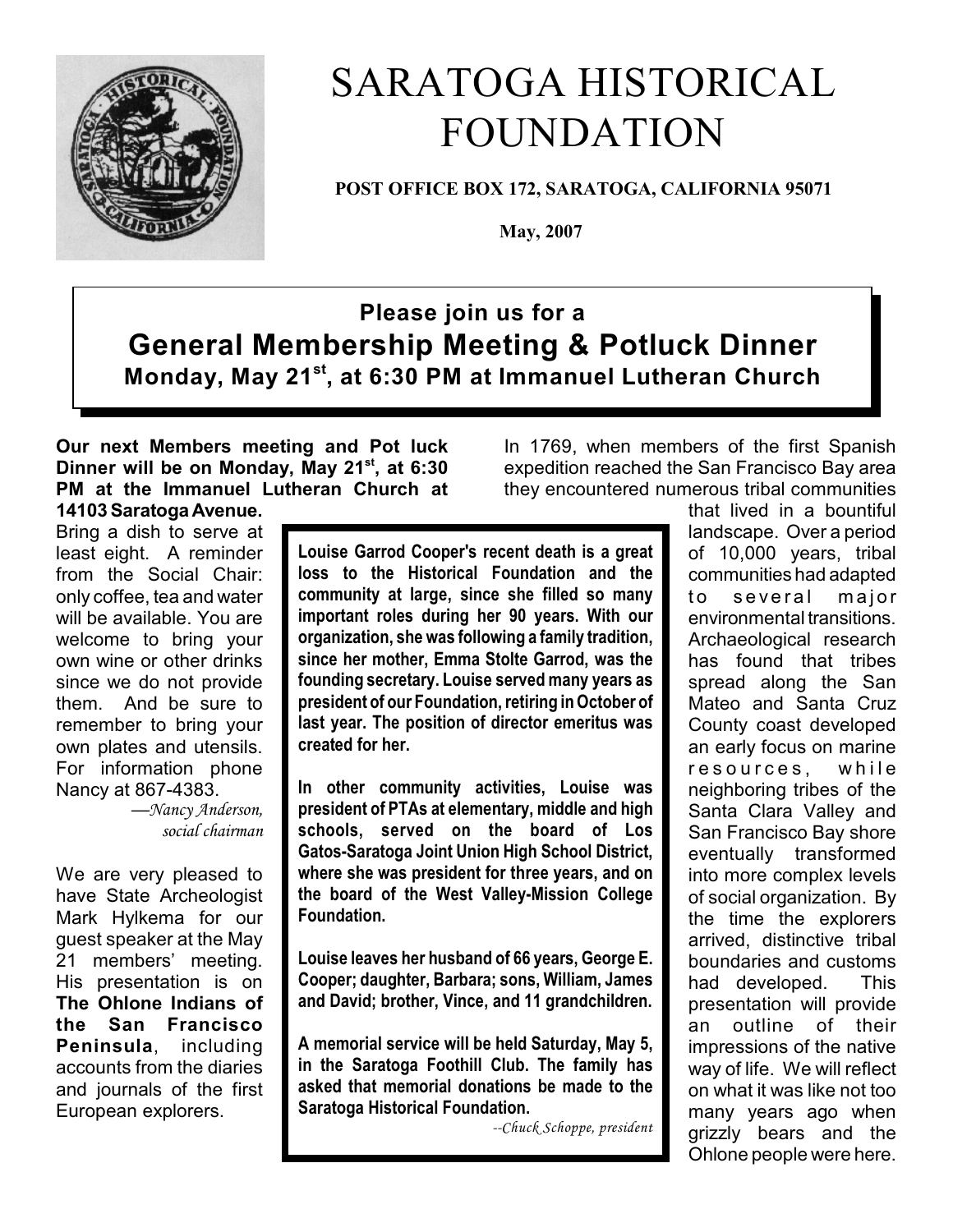Mark Hylkema is a State archaeologist with 27 years experience in California archaeology and Native American culture. He has spent considerable time among various tribal communities, particularly in central and northern California. He did his graduate research on the archaeology of the San Mateo and Santa Cruz County coast and has directed excavations throughout the greater San Francisco and Monterey Bay areas. He works full time as the Santa Cruz District Archaeologist for California State Parks, and teaches part time at Santa Clara University, University of California at Santa Cruz, De Anza College, Ohlone College and Cabrillo College. A native of Los Altos and Mountain View, he currently resides in Sunnyvale. *–--Peggy Schoppe, exhibits chair*

#### **Our President's Message for May:**

Our annual business meeting of the Saratoga Historical Foundation will be held as part of the May members meeting on May  $21<sup>st</sup>$ , at which time we will have the opportunity to meet and elect new Board members. We are fortunate to have some very talented people for consideration, all long-time residents of Saratoga.

Two individuals, Linda Hagelin and Bob Himel were appointed by the Board recently to fill vacancies, but must go through the electoral process. Both of them have taken on important assignments: Linda as Education Director and Bob as Treasurer. Ray Cosyn and Jim Sorden are also candidates, asking for your consideration for election. I am happy to recommend each of these talented and fine citizens of Saratoga.

Unfortunately, we have lost a very dear friend and long-time supporter of SHF with the recent passing of Louise Cooper. Louise retired from the Board last year and was later honored by the Board in being selected as the first Director Emeritus. We will miss Louise's engaging personality, her knowledge of local history, and her many contributions to the Foundation and Museum over her many years of service. Her family and friends will pay tribute to her at a memorial service May 5. *---Chuck Schoppe, president*

#### **Museum News from April:**

After months and months of construction, we are getting back on track with a regular Museum schedule and projects.

**Planned Exhibits:** We will be cleaning and stabilizing the exhibits in the Museum - no more shifting items around in response to construction of one sort or another. We have already moved many items from the Museum and Resource Center into the McWilliams House, in order to show the McWilliams House Committee what we have available for furnishings.

Moving items back into their regular display places has allowed us to make more space available for research and study, so expect to see more work on historic topics in the near future.

We are moving ahead with design implementation of the Native American exhibit, and I will be meeting with two resources from Santa Clara County regarding some additional funding for design.

**Student Work:** We are having more frequent requests from students who want to help. They are working on two projects: filing the hundreds of clippings that have accumulated over the years, and second, identifying hundreds of photographs from the files of the Saratoga Citizen newspaper, published during the 1960's. Fortunately the photos were filed with a copy of the paper and the story, so writing the names on the backs of the images is fairly easy. It's a big job, and the students have been very helpful.

I recently helped judge the annual History Fair at Saratoga High School and was surprised and pleased to meet Jack Mallory there as one of the other judges. This event has three sections; writing, presentation or exhibit. Each section can send two students from the high school to the County level. Winners from the County then go on to Sacramento to participate at the state level.

Mr. Torrens commented that in general, Santa Clara County has a very poor showing in history at the state level when compared to other California counties such as Riverside. He also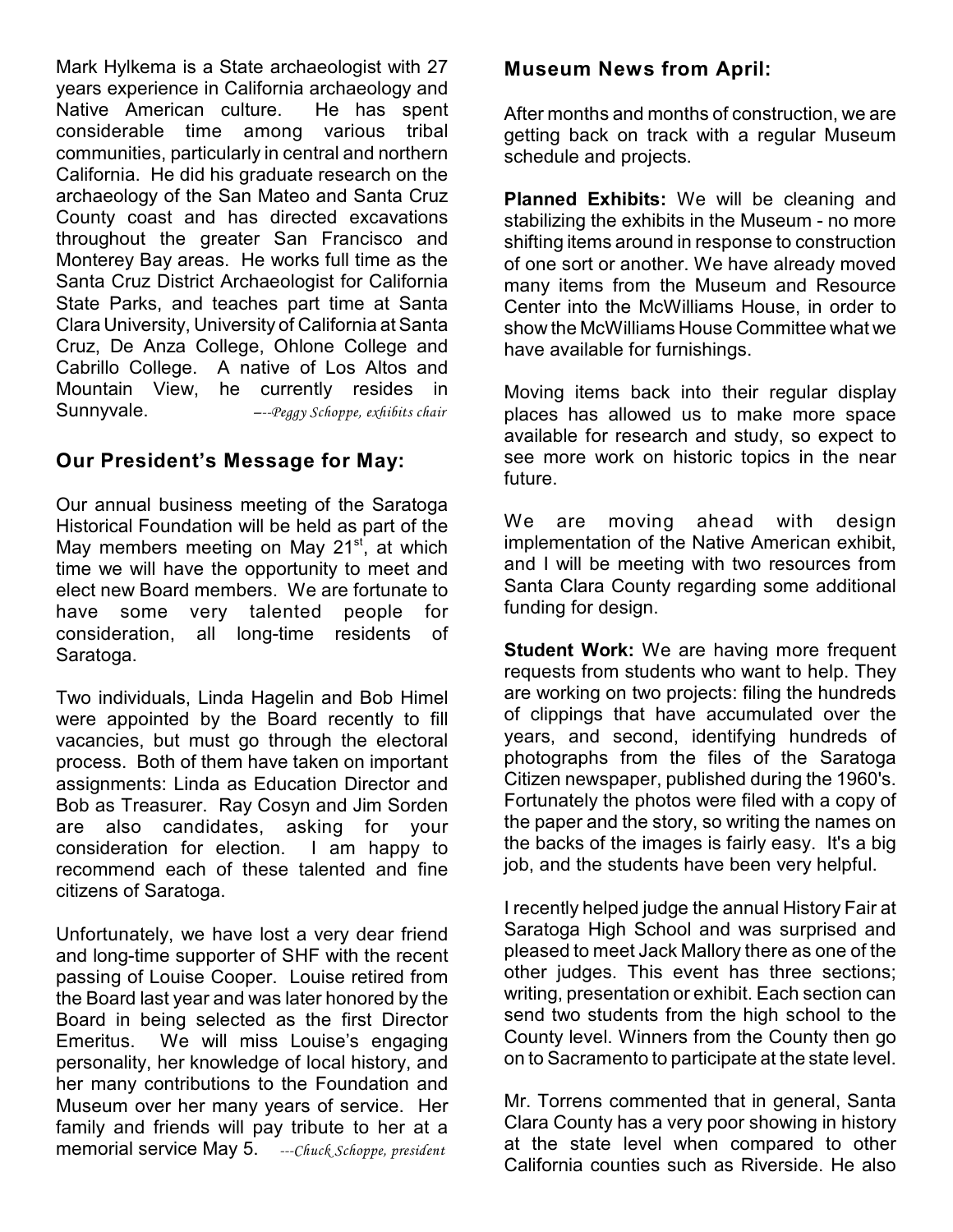commented that even participation in the annual Science Fair seems to be diminishing.

#### **McWilliams House and Education programs:**

The completion of construction has allowed to go ahead full speed on furnishing the interior of the McWilliams House and on designing some appropriate education programs for our younger visitors. We have started two new committees to help with these projects since we feel the work will be substantial.

The McWilliams House Committee is chaired by Marilyn Marchetti and it has met twice. Members of this group are taking a field trip to other local house museums, gathering information regarding furnishings and beginning their research.

The Education Committee is coordinated by Linda Hagelin, supported by Ron Hagelin and Jenni Taylor. We would also like to bring Malcolm Toriumi into the group to talk about the Native Americans as soon as that exhibit is complete.

**Facilities:** We are moving ahead with clean-up in the kitchen area, trying to make that space a little more functional for exhibit preparation. In addition, we are moving all seasonal items such as the Xmas decorations and the folding chairs into the new storage building. We will also be disposing of all of the unused and unwanted items, such as the old Xmas tree.

Mildew continues to be a problem in the vault and our current solution is to just try to open the door as often as possible and keep the desiccant containers drained.

An additional small item - I have taken the plaque to the engraver for updating.

Collections. This is an area where the progress rarely shows, until you try to retrieve an item. Then you really appreciate having items boxed and accurately labeled. We are slowly moving ahead, sorting and organizing sections of the collection that are in the vault.

We spent some time on five boxes of newspapers from the mid-1920's - both the Saratoga and Los Gatos papers are included.

Since we have many duplicate copies, 10 or 12 in some cases, we will be sending some of our duplicates to other local museums for their collections.

Myrna, one of our regular volunteers, has made tremendous inroads into the piles of news clippings that were stacked in the vault. I confess that many of the clippings were discarded as not being of interest to Saratoga residents or researchers. But the Resource File is now a tremendous asset to our community.

*-–April Halberstadt,, museum director*

### **Plans for Our Historical Park**

Recently the landscape architects from Design Focus, Hank Helbush and Rebecca Dye, met with us to discuss the proposed planting plan for the Historical Park. Rebecca noted that was the most difficult design that she has ever proposed, since there are so many design requirements for such a small space. But her design has met our challenges.

Before I share some of the details of the plan, I want to digress a moment and share some thoughts as a historian. As I look around the Santa Clara Valley, it becomes apparent that over the years, the residents of the West Valley have been the driving forces behind all sorts of innovation. For more than a century, the West Valley has promoted all sorts of artistic ventures as well as several technical innovations and entrepreneurial efforts.

So it should come as no surprise that a significant number of plants carry the names of local figures. The Saratoga Horticultural Research Foundation made significant contributions to the California landscape by developing and propagating native plants for the commercial market. While Saratoga cannot be characterized as a pretentious community, it is quite proud of the special achievements of its residents. And so it seems fitting that we commemorate the many individuals who have contributed so much to California by including these plants in our Historical Park.

I do not know of another garden in the Bay Area, or anywhere else, that will have a botanical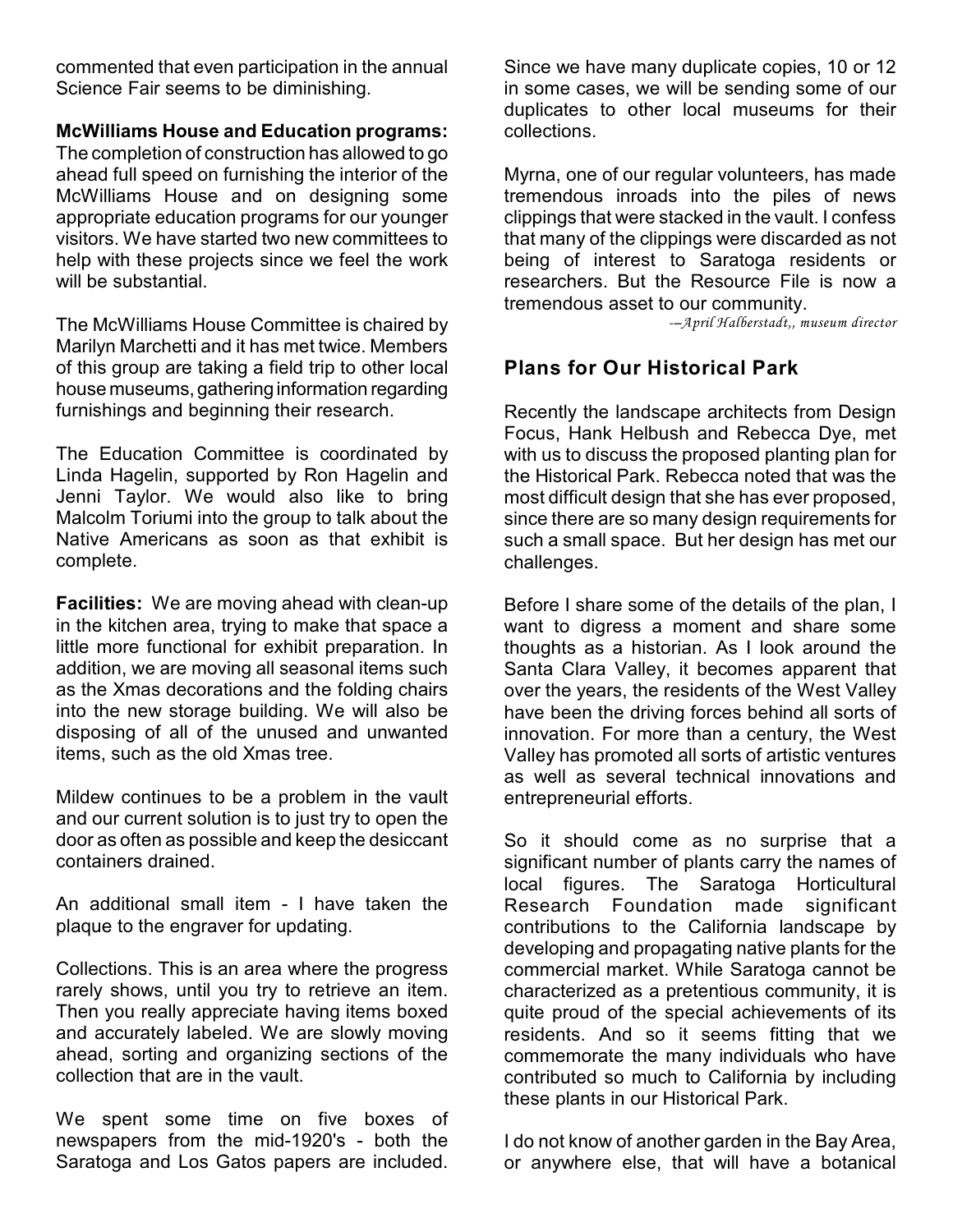garden celebrating as many local residents. While certain gardens such as Luther Burbank's leap to mind, they are devoted to one individual rather than to the community. So taking a longer view of the botanic contributions of Saratogans, let me review some of the challenges of the plan and then go over some of the plants that have been proposed for our garden.

#### **Our Challenges to our Landscape Designer:**

1. Financial constraints: We wanted a plan that we could accomplish without massive investment in new structures and grading. The price tag of our last proposal was about \$.5 million as I recall. We wanted a plan that could be installed in increments, as funding and manpower becomes available.

2. We wanted plantings that respected the historic nature of the three structures. This was a difficult challenge since each of the buildings is from a distinctly different era and each era has its own typical landscape plants. This is also a challenge since the scale and character of the three buildings is so different. The McWilliams house is a tiny, Gold Rush era cottage while the Book-Go-Round is a distinctive community structure.

3. We wanted to have the existing trees and plants at the site evaluated and considered.

4. We wanted to have the three distinct structures at the site "pulled together" so the park site looks like an integrated whole, rather than chopped up.

5. We have to consider the needs of active children as well as visitors who may be using wheelchairs or walkers.

6. We wanted a plan that considers the values of the Saratoga community, whose residents appreciate their native plants and understand the importance of using drought-tolerant materials.

7. We wanted to celebrate the botanic contributions of the Saratoga Horticultural Research Foundation as well as other local luminaries.

**The Planting Plan:** So here is how the landscape designer addressed those challenges:

1. The plan uses the existing layout of the traffic areas and nearly all of the existing grading. There may need to be some minor work to correct a drainage problem behind the Book-Go-Round. But all of the existing paths and gathering areas will be maintained and improved.

2. The plantings in front of the McWilliams House will be old-fashioned favorites including roses that Mrs. McWilliams favored. The plantings proposed in front of the Book-Go-round will be camellias, emphasizing flowers and reddish foliage. This will help to warm and lighten the gray and somewhat oppressive cinder block facade.

3. The debate about the trees has taken several months. So to the best of my knowledge, here is an overview of where we are at this time. We will be removing two damaged redwoods and two damaged ornamental cherries. We are leaving two other redwoods, three mature oaks, one magnolia, two deodar and two Italian cypress. We are adding seven arbutus marina, one new magnolia and one gingko.

4. The site will achieve overall integrity by adding three types of plants throughout the site to establish a theme. In addition, most of the plant materials chosen feature red bark, red or bronze colored foliage and flowers, creating a much warmer overall look for the site. The three types of plants are a small tree (arbutus marina) a shrub (arctostaphylos, a variety of manzanita) and a ground cover.

5. We have already installed ADA access to the McWilliams House and will improve the existing gathering areas at the site.

6. and 7. The designer has selected many plants that are native to our area and were introduced and marketed by the Saratoga Horticultural Research Foundation. The planting list includes Ginkgo "Saratoga", a pelargonium (geranium) first developed by the Great Lakes Nursery on Saratoga Avenue and named for Joan Fontaine, as well as a selection of ceanothus (mountain lilac) named for Ray Hartman, Joyce Coulter,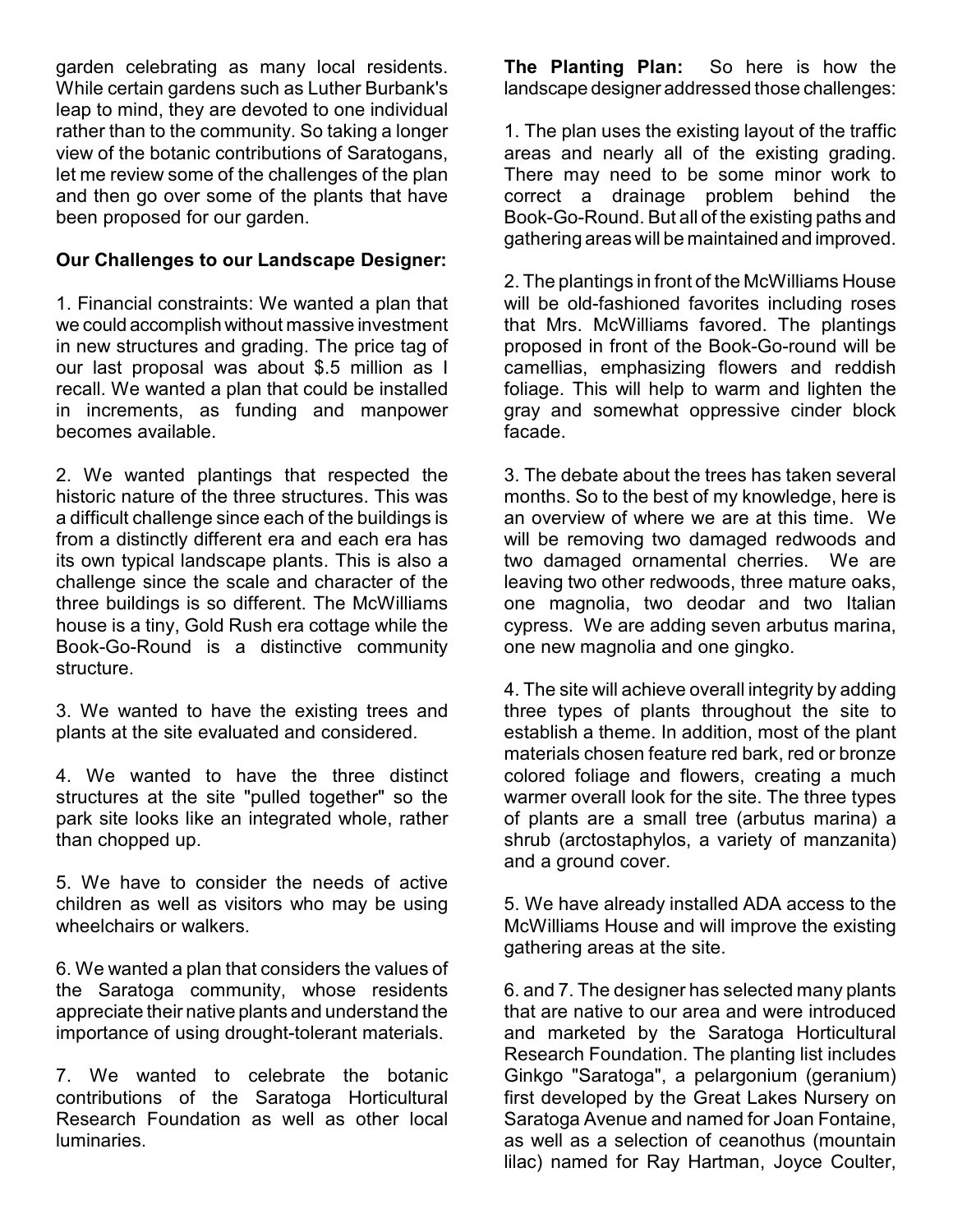Louis Edmunds and Julia Phelps. We are trying to locate a source for the salvia named for Louis Saso and a rose named for Olivia De Havilland.

Other features of our new garden includes new signage for the park and its buildings as well as a sign commemorating the achievement of Saratoga Hort. The planting plan is in the review stage. We have a copy at the Museum so you can review and make comments. Your feedback is important before we begin to present this plan to the Commissions, the City Council and the other residents of Saratoga.

At this time there is no timetable for any of the formal reviews.

*-–April Halberstadt,, museum director*

#### **Historic Saratoga**

Over the last several months there has been a low level, background debate about the meaning of the State Historic Plaque located on the Memorial Arch in Blaney Plaza and Saratoga's designation as State Landmark #435. The discussion has been precipitated by recent plans to put historic plaques on various structures in the Saratoga Village. There has been ongoing discussion about which buildings are historic and which are not, and the criteria that was used to select them. There has also been ongoing discussion regarding the accuracy of the historic information that is available. The source frequently cited for information of the selected sites is Saratoga's Heritage, the booklet that lists the buildings in Saratoga's preservation survey. The survey was published by the City of Saratoga in 1993. Another contemporary source of information has been the old map of the historic walking tour of the Village, printed by the Saratoga Historical Foundation. Both the survey and the map rely heavily on information published in the Florence Cunningham history, a book that was organized by Frances Fox after the death of Florence.

In order to clarify some of these critical issues, in 2004 the Planning Department of Saratoga requested a copy of Saratoga's 1949 application to become a state landmark. We now have a complete copy of that application at the Museum for reference, and I would encourage all the

Board members to review it. The application was filed in 1949 by historian William Abeloe and includes 62 pages of information. The application notes that since Saratoga is unincorporated, there could be no "permission from the property owner" when filing the application. So the application was coordinated through the Saratoga Chamber of Commerce with a two-week petition campaign. Twelve petitions were placed in various stores and the Saratoga Observer also published a coupon. This effort resulted in 285 names of which 226 were Saratoga residents. The petitions were then filed with the California State Chamber of Commerce in San Francisco to validate the application.

This early effort to create a list of state landmarks came as a result of the centennial anniversary of California statehood. The Saratoga application was addressed to the State Park commissioner and was approved by a five person committee. The California list eventually included 770 important sites. The Saratoga application included copies of Saratoga Observer newspaper columns "Our First Hundred Years" written by Florence Cunningham between March and December of 1948. In addition, the application includes copies of snapshots of Saratoga's most important landmarks as compiled by a three person committee, Florence Cunningham, William Abeloe and Joseph Long.

The snapshots are keyed to a map and list 29 sites. Of the 29 sites listed in the application, the structures once located at sixteen of the sites have been completely demolished. These include structures such as the paper mills, Congress Hall, Maclay's mill, Campbell's mill, the original Mrs. Brown home, the Congregational church, Kane's Hall, Temperance Hall, and the home of William Haun, among others. Of the remaining 13 buildings and sites, nearly all have either been relocated or substantially modified. This second list includes the Methodist Church and James McWilliams House. A number of important structures that we would currently consider historic were not listed in the 1949 application - for example the Federated Church and the Foothill Club, Saratoga Bank building and the old Sacred Heart Church.

There are two critical items to note regarding the